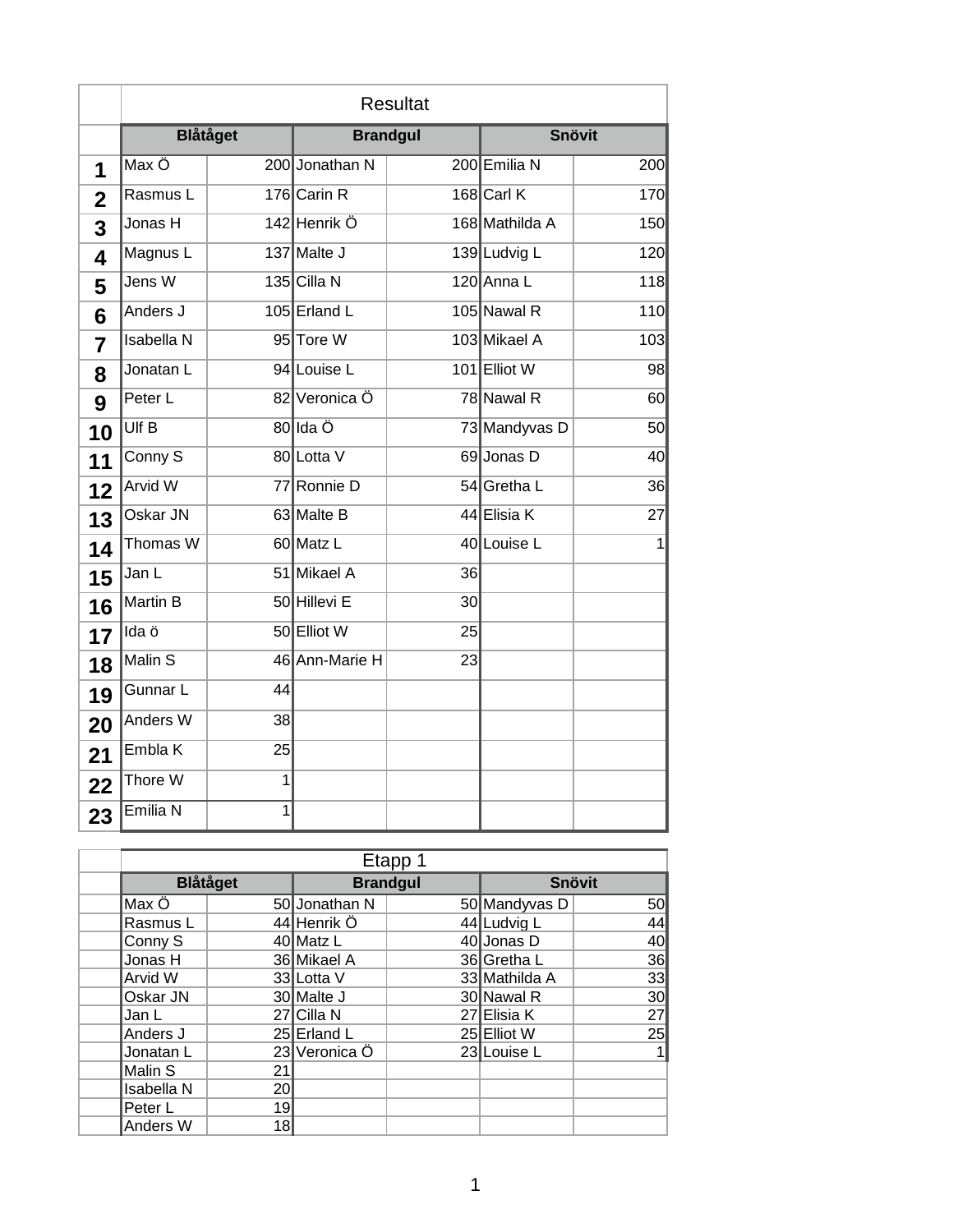ľ

| Etapp 2         |   |                 |                 |               |    |  |  |
|-----------------|---|-----------------|-----------------|---------------|----|--|--|
| <b>Blåtåget</b> |   | <b>Brandgul</b> |                 | <b>Snövit</b> |    |  |  |
| Max ö           |   | 50 Jonathan N   |                 | 50 Carl K     | 50 |  |  |
| Rasmus L        |   | 44 Malte B      |                 | 44 Anna L     | 44 |  |  |
| Jonas H         |   | 40 Henrik Ö     |                 | 40 Ludvig L   | 40 |  |  |
| Jens W          |   | 36 Carin R      |                 | 36 Nawal R    | 36 |  |  |
| Oskar JN        |   | 33llda Ö        | 33              |               |    |  |  |
| Magnus L        |   | 30 Malte J      | 30 <sup>l</sup> |               |    |  |  |
| Anders J        |   | 27 Cilla N      | 27 <sup>1</sup> |               |    |  |  |
| Embla K         |   | 25 Veronica Ö   | 25              |               |    |  |  |
| Jonatan L       |   | 23 Erland L     | 23              |               |    |  |  |
| Isabella L      |   | 21 Ronnie D     | 1               |               |    |  |  |
| Jens L          | 1 |                 |                 |               |    |  |  |

| Etapp 3         |   |               |                 |               |                 |  |  |
|-----------------|---|---------------|-----------------|---------------|-----------------|--|--|
| <b>Blåtåget</b> |   |               | <b>Brandgul</b> |               | <b>Snövit</b>   |  |  |
| ∥Max Ö          |   | 50 Jonathan N |                 | 50 Emilia N   | 50              |  |  |
| Rasmus L        |   | 44 Henrik Ö   |                 | 44 Mathilda A | 44              |  |  |
| Magnus L        |   | 40∥lda Ö      |                 | 40 Mikael A   | 40              |  |  |
| <b>IUIf B</b>   |   | 36 Carin R    |                 | 36 Karl K     | 36              |  |  |
| Isabella N      |   | 33 Cecilia N  |                 | 33 Elliot W   | 33              |  |  |
| Thomas W        |   | 30 Louise L   |                 | 30 Anna L     | 30 <sup>l</sup> |  |  |
| Thore W         |   | Erland L      | 27              |               |                 |  |  |
| Arvid w         |   |               |                 |               |                 |  |  |
| Anders W        | 1 |               |                 |               |                 |  |  |
|                 |   |               |                 |               |                 |  |  |
|                 |   |               |                 |               |                 |  |  |
|                 |   |               |                 |               |                 |  |  |
|                 |   |               |                 |               |                 |  |  |

| Etapp 4           |    |               |                 |               |    |  |  |
|-------------------|----|---------------|-----------------|---------------|----|--|--|
| <b>Blåtåget</b>   |    |               | <b>Brandgul</b> | <b>Snövit</b> |    |  |  |
| <b>Martin B</b>   |    | 50 Jonathan N |                 | 50 Emilia N   | 50 |  |  |
| Rasmus L          |    | 44 Carin R    |                 | 44 Anna L     | 44 |  |  |
| Magnus L          |    | 40 Tore W     |                 | 40 Carl K     | 40 |  |  |
| Jens W            |    | 36 Malte J    |                 | 36 Ludvig L   | 36 |  |  |
| Jonas H           |    | 33 Cilla N    |                 | 33 Mathilda A | 33 |  |  |
| Anders J          |    | 30 Erland L   |                 | 30 Nawal R    | 30 |  |  |
| Jonatan L         |    | 27 Louise L   |                 | 27 Mikael A   | 27 |  |  |
| Ida Ö             |    | 25 Elliot W   | 25              |               |    |  |  |
| Arvid W           |    | 23 Ronnie D   | 1               |               |    |  |  |
| <b>Isabella N</b> | 21 |               |                 |               |    |  |  |
|                   |    |               |                 |               |    |  |  |
|                   |    |               |                 |               |    |  |  |
|                   |    |               |                 |               |    |  |  |